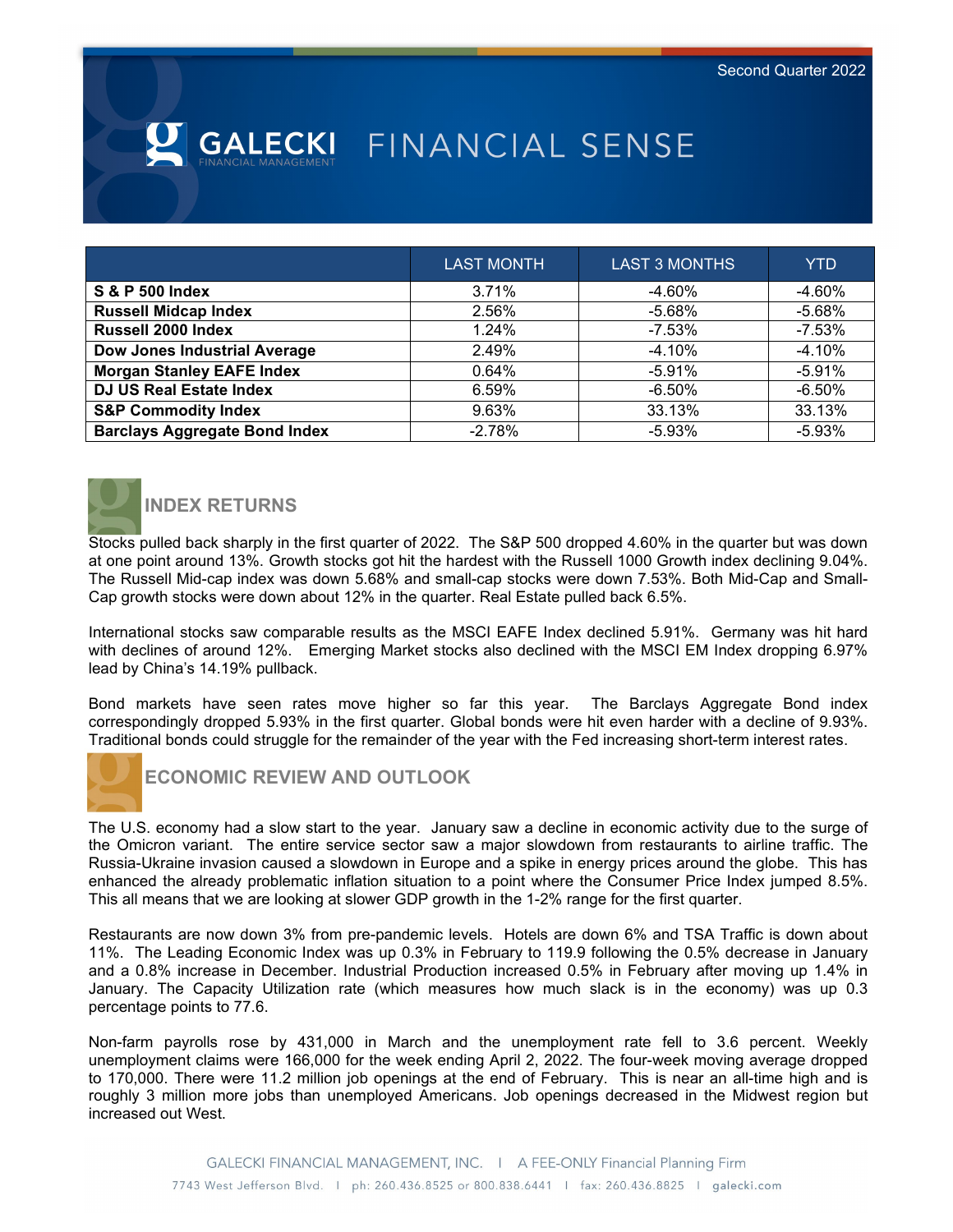

Manufacturing decreased to 57.1% on the ISM PMI index in March. This was a drop of 1.5% from February. The New Orders Index came in at 53.8% which was a drop of 7.9% from February. The ISM Services index was at 58.3% in March which was an increase of 1.8% from February. This marks the  $22^{nd}$  straight month of growth for the services sector. The Business Activity Index came in at 55.5% and New Orders were at 60.1%.

Second Quarter 2022

FINANCIAL SENSE

Global economies are still growing but have begun to slow. The JPM Global Manufacturing PMI was at 52.7 in March was down from 53.5 in February. This does however mark the  $20<sup>th</sup>$  straight month of expansion. The European zone was at 54.9. The United Kingdom lead the way with a reading of 60.9 followed by France at 56.3. Brazil and India showed strong results with readings of 56.6 and 54.3.



#### **EQUITY AND BOND MARKETS**

Domestic equity markets corrected in the first quarter with a peak to trough drop of 13% for the S&P 500. Returns continued to vary wildly based on sectors. Energy was up 31% in the quarter while information technology was down roughly 10%. Growth stocks dropped by roughly 8%, 12% and 12% for large-caps, mid-caps, and smallcaps respectively. Whereas value stocks held up much better with returns of -0.1%, -0.6%, and -1.6% for largecaps, mid-caps, and small-caps. Outside of the U.S. also showed wide variations in returns. The Netherlands dropped 16% while Brazil was up 35% and Mexico was up 8%.



The chart above shows the average returns for the S&P 500 during rate hike cycles going back to 1946. The first third of the chart represents returns leading up to the first rate hike. The middle section represents market returns during the first year and the final section represents market returns during the second year. There were 13 occurrences over this time frame. The blue line is the average of all 13. You can see that on average, the market is higher a year later and two years later. The yellow line represents fast tightening cycles and the black line represents slow tightening cycles. There is a difference in the pace of the rate hikes on market returns.

The P/E ratio for the S&P 500 was at 23 times earnings at the end of 2021. This is significantly higher than the 25-year average of 16.5. Recent market corrections have brought the P/E ratio back down to 18.5 times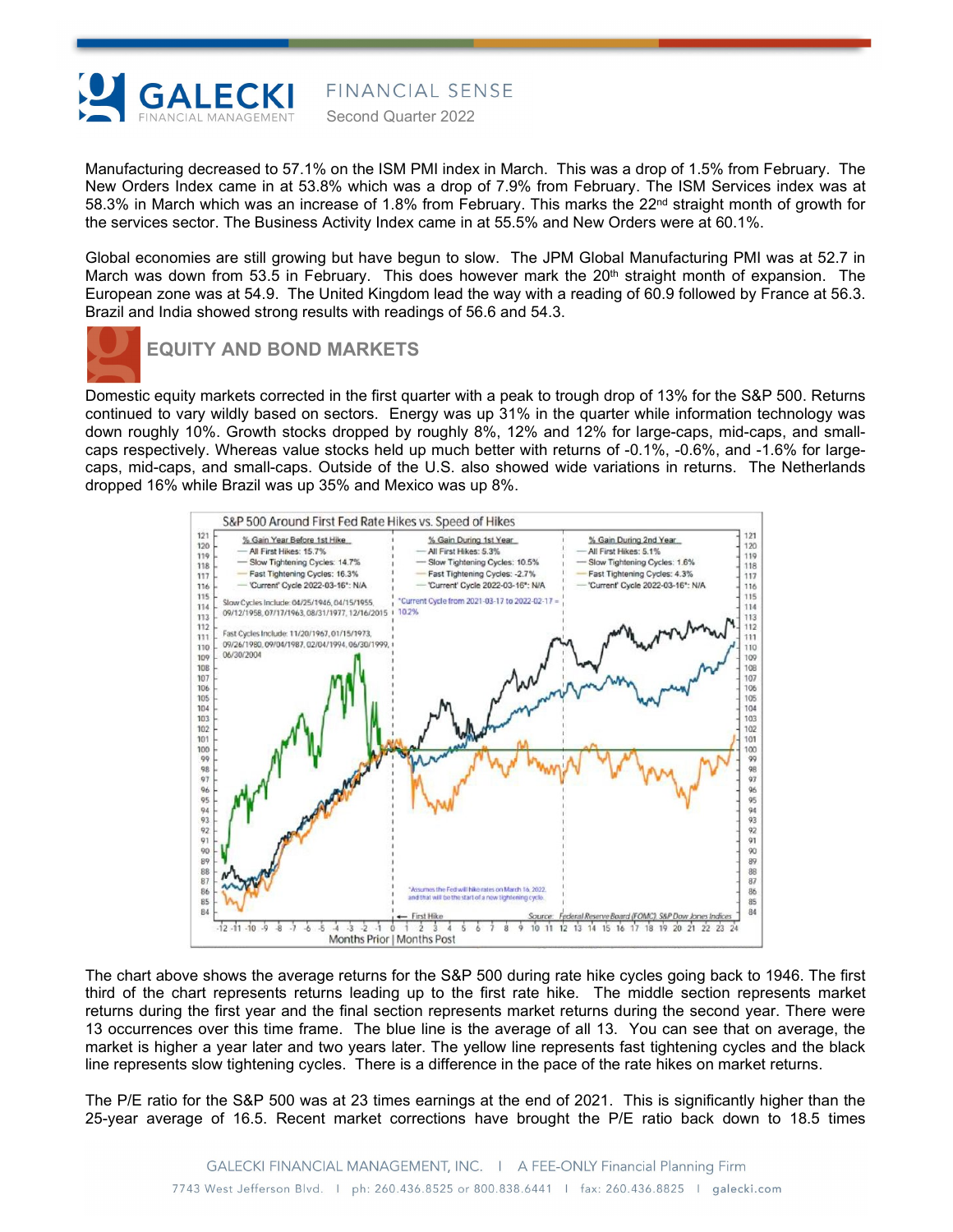

FINANCIAL SENSE

Second Quarter 2022

earnings, which is just above historical standards. International investments could offer equity investors additional diversification over the next 5-10 years. International valuations are more attractive, their dividend yields are higher, and the U.S. Dollar typically struggles during rate hike cycles. If this happens again, international investments could boost portfolio returns.

The Fed has started a new rate hike cycle with the expectation that we could see 5-6 additional increases. This has caused rates to move higher across the fixed income board. The 10-year Treasury yield is now at 2.7%, which is up from 1.7% at the beginning of the year. With inflation running high, investors will be searching for more yield to protect their purchasing power. One area that is benefitting is real estate. Housing prices and rents have moved higher as landowners must try to stay profitable with higher lending rates on properties.



#### **PORTFOLIO MANAGEMENT**

The Investment Committee continues to monitor current allocations and risks to the portfolio. One of the biggest challenges recently has been taxes on investments. Growth in the market over the last few years created some internal capital gains for many mutual funds. Those mutual funds distribute those gains to their shareholders which is then reported on IRS Form 1099. This is not a problem for retirement accounts, but for those with larger taxable portfolios, capital gains distributions in 2021 were substantial.

The Investment Committee is continuing to look at ways to reduce taxes through mitigating taxable gains or trying to avoid capital gains distributions as much as possible. Using more Exchange Traded funds will help this endeavor. The difficult thing to navigate is the fact that the funds that produced the largest capital gains distributions were also the best performing funds over the last few years.

We are continuing to hold firm in our international holdings. While they have underperformed the S&P 500 over the last 14 years, at some point they will provide some excess returns for the portfolio. Emerging markets should truly benefit from the Russia-Ukraine conflict and corresponding oil crisis.

The fixed income side of the portfolio continues to be challenging. With rates continuing to rise, bond prices have been hit hard and correlations to equities have been high. It is just hard to get excited about 2.7% over a ten-year time frame if inflation is going to run north of 7%. Therefore, we are maintaining our holdings in high-yield bonds, convertible bonds, and real estate. We are also maintaining our large position in the Market Neutral fund which offers fixed income like returns but is less interest rate sensitive.



### **FINANCIAL PLANNING**

Property and Casualty Insurance is a topic that we don't often cover. The proper amount of coverage you need in this area should be determined by your licensed property and casualty insurance agent. However, we'd like to bring a few topics to your attention that have been on our radar over the last few years.

Auto Insurance:

- Work from Home verses Commuter. Some auto insurance companies are offering lower rates for individuals who work from home verses working in an office. However, this is very carrier specific. Some insurance companies actually increase the premium for individuals working from home as those individuals may be more likely to leave during the day than they would if they were working in a traditional office.
- Leisure Use. If you have recently retired, you may be able to save on premiums by listing your autos as leisure use only.

Homeowners Insurance – Guaranteed Replacement Cost. The price of homes has rapidly appreciated over the last few years. The cost of materials and labor to build or repair a home have likewise followed suit. You should